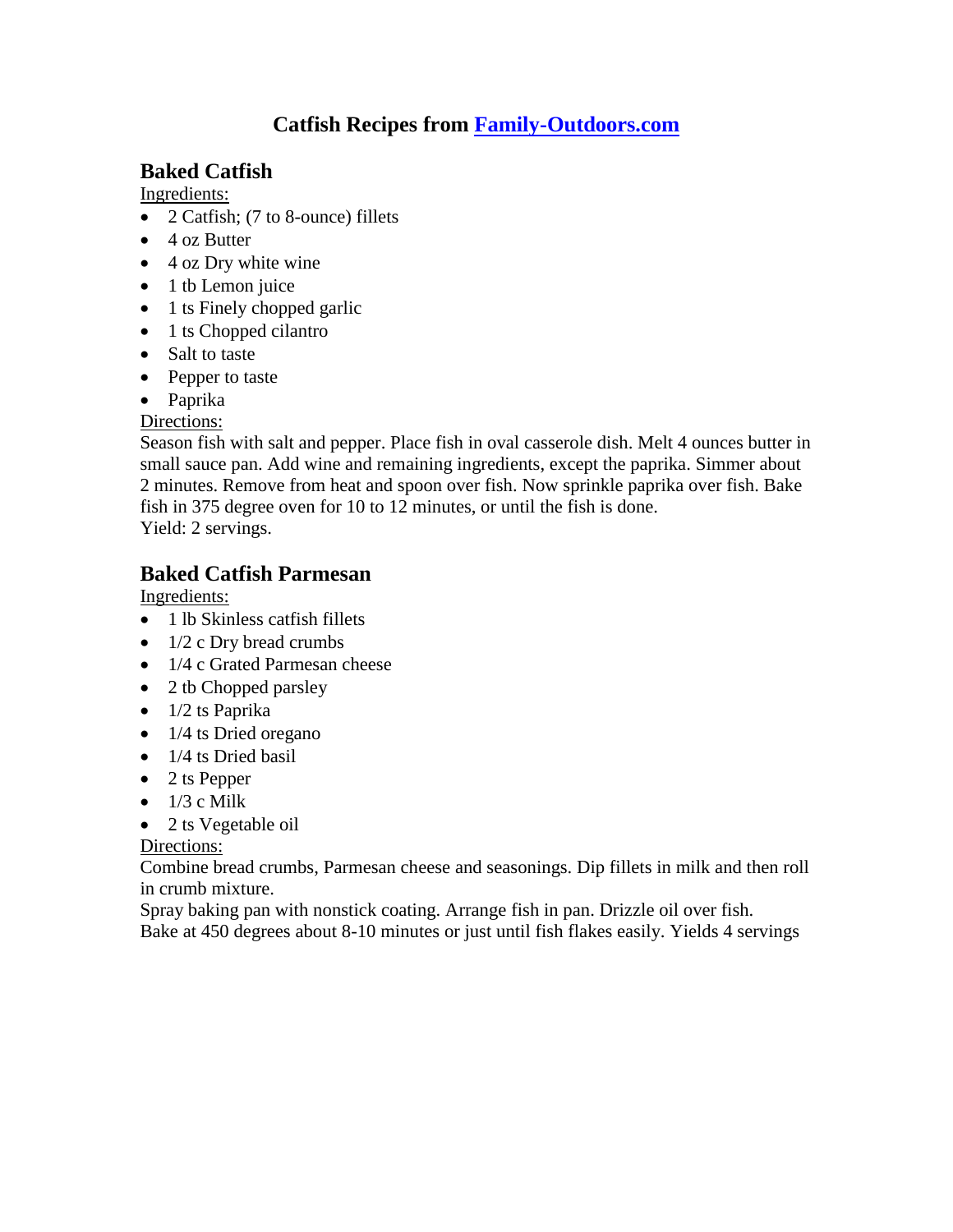## **Broiled Catfish Fillets**

Ingredients:

- 1 sm Onion; chopped
- 1 ts Dry mustard
- $\bullet$  1 ts Garlic salt
- $\bullet$  1/2 ts Black pepper
- 1 tb Worcestershire sauce
- $\bullet$  1 tb Sov sauce
- $\bullet$  1 ts Lemon juice
- $\bullet$  1 c Dry white wine
- 6 Catfish fillets
- Paprika

#### Directions:

In a 1-1/2 quart saucepan bring onion, mustard, salt, pepper, Worcestershire sauce, soy sauce, lemon juice and wine to a boil; remove from heat. Place catfish fillets on a foillined cookie sheet; cover with sauce and sprinkle with paprika. Broil 7 inches from heat at 450 degrees about 20 minutes.

## **Catfish Dip**

Ingredients:

- 14 oz Cooked catfish
- $\bullet$  1 cn (7 oz) crabmeat
- $\bullet$  1 cn (7 oz) shrimp
- $\bullet$  1 pk (8 oz) velveeta cheese
- 2 pk  $(8$ -oz) cream cheese
- 2 ts Worchestershire sauce
- $\bullet$  1/2 c Green onion tops
- 1 tb Lemon juice
- $\bullet$  1/2 c Chopped parsley

Directions:

Cook catfish until it flakes. Cream cheeses together. Add shrimp, worchestershire sauce, lemon juice, chopped onion and parsley. Stir in well. Add flaked fish. Drain crabmeat and add. This can be done in food processor. Served hot or cold.